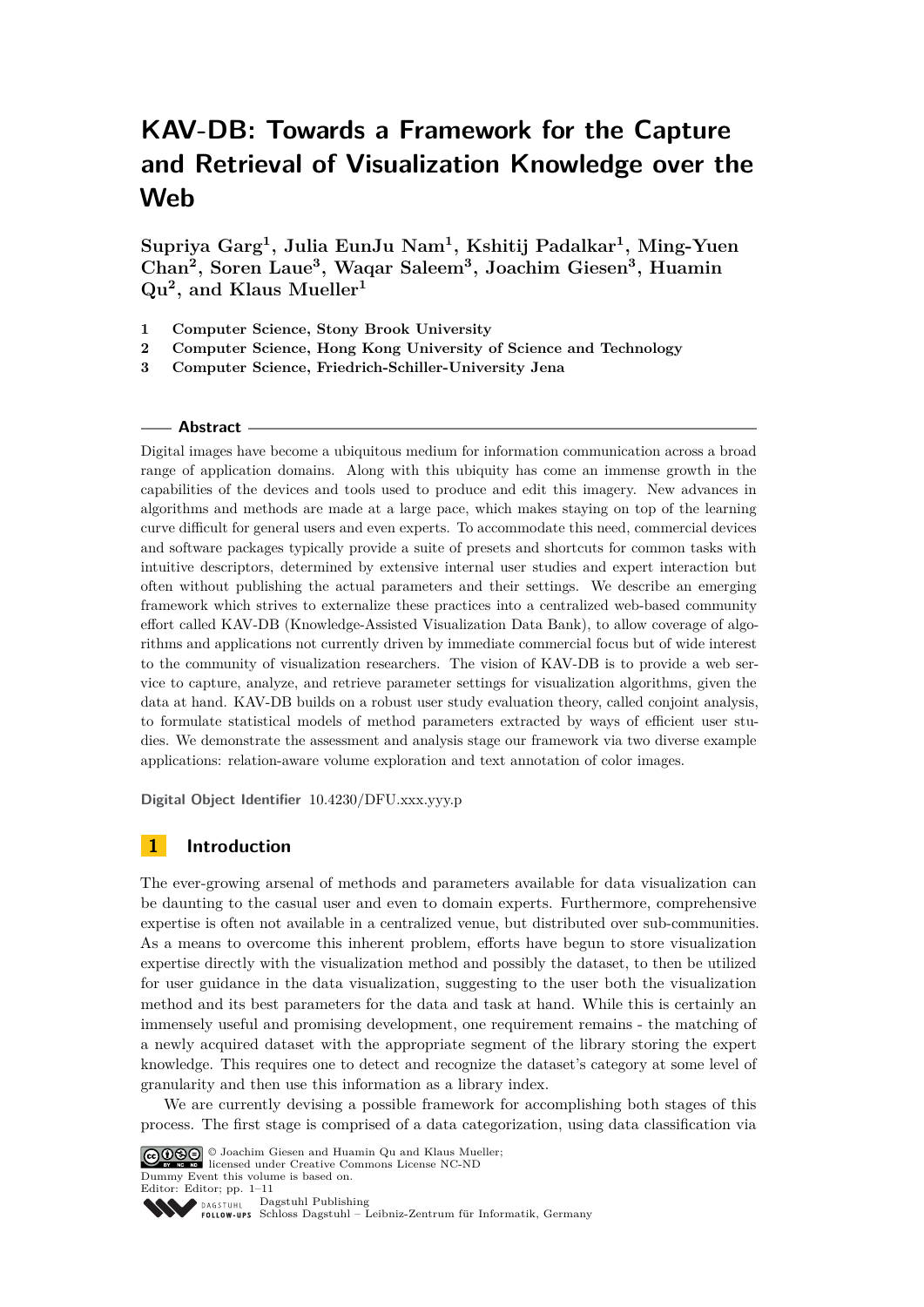a rich set of feature vectors sufficiently sensitive to detect critical variations. In a recent publication [\[9\]](#page-10-1) we demonstrated the utility of such a framework by ways of a set of medical and computational datasets and visualized the resulting categorization as a layout in 2D. While we have built our models only by ways of k-means clustering to determine descriptive feature groupings based on similarity, this simple scheme worked already quite well. We demonstrated the capabilities for a variety of scenes of sampled objects and phenomena, consisting of medical and flow data. However, we believe that a richer set of object dichotomies could be obtained by introducing probabilistic techniques, such as Expectation Maximization (EM), into the framework, to discover more specific objects in the data. This is subject of currently ongoing work.

The second stage, more elaborated on in this article, is a framework that strives to externalize these practices into a centralized web-based community effort called KAV-DB (Knowledge-Assisted Visualization Data Bank), to allow coverage of algorithms and applications not currently driven by immediate commercial focus but of wide interest to the community of visualization researchers. The goal of KAV-DB is to advise users on the best settings for their algorithm parameters, given the data at hand. KAV-DB builds on a robust user study evaluation theory, called conjoint analysis, to formulate statistical models of method parameters extracted by ways of efficient user studies. Conjoint analysis allows one to decouple parameter effects in the user observations which enables the efficient testing of multi-parameter problem spaces.

Using web-based communities to obtain answers to scientific questions has become increasingly popular. Buchanan and Smith [\[3\]](#page-10-2) introduced a questionnaire-based framework for personally assessments, where they found that the test results so obtained compared well with those obtained via paper and pencil tests. Internet-based surveys have also become commonplace [\[11\]](#page-10-3), yet Sills and Song [\[12\]](#page-10-4) mention that the low return rates with these surveys and the need for tech-savvy population. On the contrary, we have found that the internet-based survey enables one to reach many (and geographically distributed) users in a short period of time - more than one could find in a scheduled lab-based study. We suspect that if users can do the study on their own time and in a familiar environment they tend to be more willing to dedicate a few minutes for it. Proof for this phenomenon is Amazon.com's Mechanical Turk, which is able to recruit a massive amount of user study subjects in a very time. While micro-payments are required to solicit these responses, the benefits to be gained far surpass these costs. The Mechanical Turk framework was recently explored for visualization research by Kosara and Ziemkiewicz [\[8\]](#page-10-5) and also by Heer [\[7\]](#page-10-6).

### **2 Motivation and Overview**

Knowledge-assisted visualization (KAV) is a new trend that seeks to augment visualization algorithms with expert knowledge, in order to make navigation through parameter spaces easier for users unfamiliar with a given algorithm, or data visualization in general. Major challenges in this undertaking are how this knowledge is collected and stored, and how it is indexed by the data. Overcoming these challenges is not purely an engineering problem - it also requires one to formalize, at least to some extent, the cognitive processes of the human observer in the loop. Although modeling human cognition as a whole remains an unsolved problem, and will be for some time, attempting to establish an understanding at a restricted scale is generally more feasible. KAV-DB follows this path by providing a framework to derive psycho-visual models/laws at the scale of individual visualization algorithms that are not derived from first principles but from measurements in web-based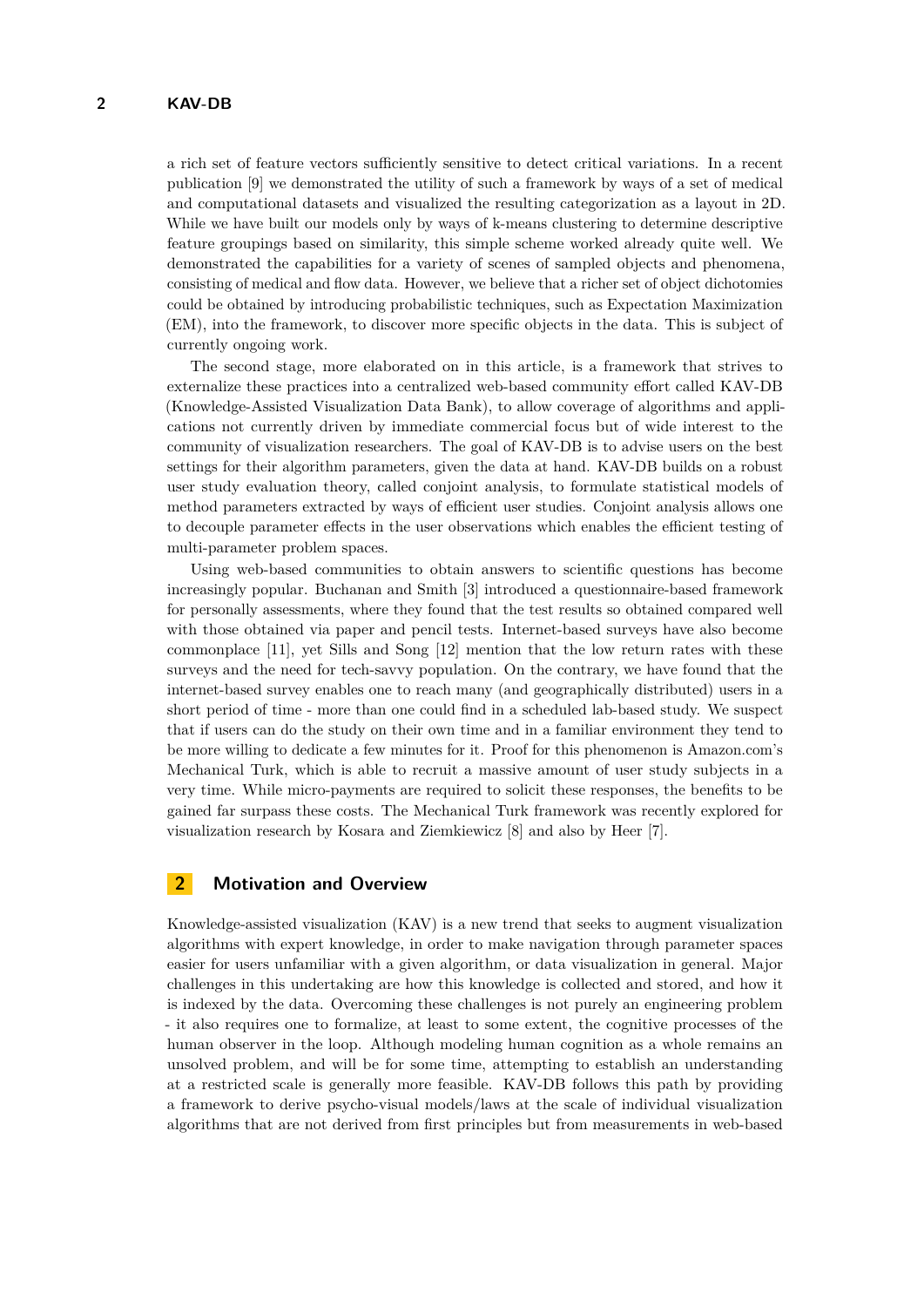user studies. Here the space of algorithms can be arbitrarily fine-grained. For example, a general volume visualization algorithm may be divided by task, such as the highlighting of a certain type of data feature.

As noted above, effective user studies can produce insight into the specialized cognitive models that underlie specific visualization tasks, and this is the approach taken by KAV-DB. For a given algorithm and dataset, subjects choose, from of a variety of images produced at a diverse range of parameter settings, those images they find most favorable under the algorithm's task. This choice may be just a binary accept/reject or it may be a selection. The corresponding, favorable parameter settings are then stored in the KAV-DB database to form the knowledge for this specific algorithm and dataset. Repeating the user study for a variety of different datasets then yields the algorithm's KAV-DB knowledge base. These assessment and analysis capabilities of KAV-DB can be very useful to visualization researchers as they allow them to quickly rebut or confirm hypotheses about the algorithm and its parameters and thus gain knowledge about the effectiveness of the algorithm in the development process. We believe this is an important aspect of KAV, and it is this capability that we emphasize in this paper. Significant additional benefits in the spirit of KAV will result when the database can be queried with new datasets for which no user feedback has so far been assessed. This requires a suitable index by which this knowledge can be retrieved. More concretely, we can think of each assessed dataset as an *exemplar dataset*, that is, an instance of a specific *data category* (in practice we would use more than one instance per category in order to gain statistical robustness). Each such data category is defined by the response value of a suitable *descriptor* (or *classifier*) offering sufficient discriminative power for dataset categorization. Thus, the descriptor takes on the role of the index into the KAV-DB knowledgebase by which the stored favorable parameter settings can be retrieved for new (query) datasets. We would simply compute the descriptor for the candidate dataset and then use a suitable similarity metric, such as Euclidean distance, correlation, or the like, to match it with the closest exemplar data category to gain access to its most effective parameter settings stored in KAV-DB. Such a framework would recommend to a user the parameter settings for a given algorithm that best fit the dataset under investigation. These recommendations can then serve as a starting point for exploring the parameter space in the recommendations neighborhood to optimize the settings for the new data instance at hand. This would potentially cut down the search for useful visualization results tremendously. Essentially, the system serves as an expert, guiding the lesser experienced user into fruitful pastures of the parameter space.

In the following we describe the theoretical underpinnings of the assessment and analysis part of our framework, its implementation, and two example applications: relation-aware volume exploration and text annotation of color images. As noted above, the knowledge retrieval stage building on these previous stages is part of future work. As such our paper should be perceived as a position paper rather than one that reports on polished results.

#### **3 Capturing Knowledge over the Web**

We now describe a specific method to assess and represent psycho-visual knowledge about parameterized visualization algorithms in (web based) user studies. We refer to a parameterized visualization algorithm as a *master algorithm*, and identify it with the Cartesian product of its parameters. Here we denote the parameters as  $A_i$ ,  $i = 1, \ldots, n$  and assume that all the Ai are finite. The elements in Ai are called parameter levels. Hence the master algorithm is identified with the Cartesian product  $A = A_1 \times \ldots \times A_n$ . An *instance* of the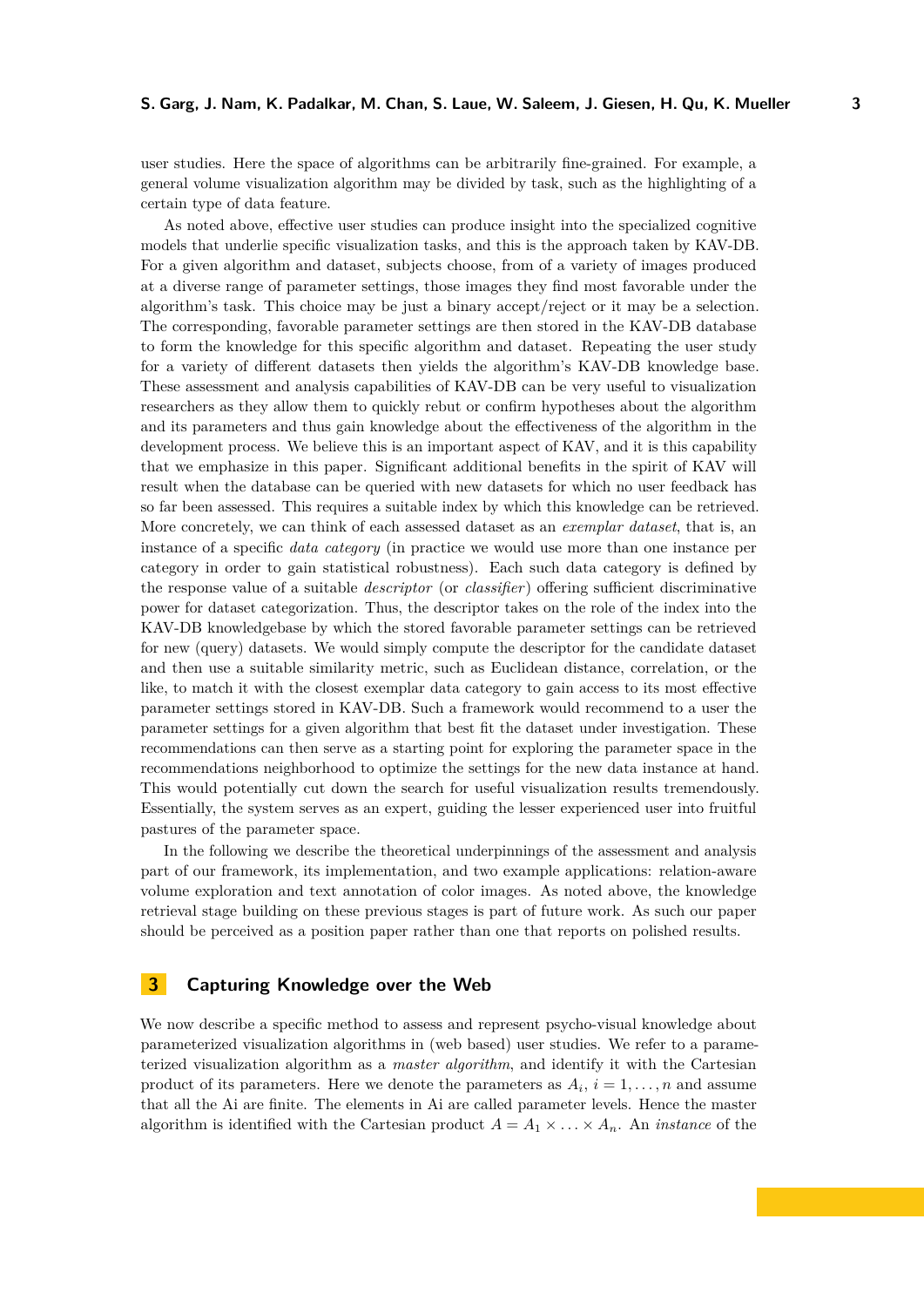master algorithm is a specific parameter setting, i.e., an element  $a \in A$ . Note that only the instances and not the master algorithm itself can be executed. Execution of an instance of the master algorithm means applying the master algorithm with the specified parameter setting on some input dataset. For example, the input in a volume rendering application is a 3D volume dataset (to be rendered), and the input in a gamut mapping application is a color image (to be printed).

The crucial idea behind our approach (see also  $[6, 16]$  $[6, 16]$  $[6, 16]$ ) is that we identify each parameterized version of a given *master algorithm* by the image it generates. That is, an instance of the master algorithm, i.e., a specific parameter setting, is identified with the image generated using this parameter setting. This association enables us to learn effective parameter settings (and thus build the knowledge) via user studies. The master algorithm we considered in [\[6\]](#page-10-7) was a volume rendering algorithm, and the algorithm we have analyzed in [\[16\]](#page-10-8) was a gamut mapping algorithm. In Section 5 we will briefly present two further master algorithms and corresponding problems (such as volume rendering or gamut mapping), namely relation-aware volume exploration and text annotation of color images.

It is our aim to estimate to what extent each single parameter level contributes to the perceived quality of the output of any instance of the master algorithm. We estimate these contributions from data assessed in psycho-visual user studies using specific input datasets. That is, we obtain the user feedback on a few input datasets (in the volume rendering application [\[6\]](#page-10-7) these were two volume datasets, and in the gamut mapping application [\[16\]](#page-10-8) these were about 100 color images), visualized at different parameter levels. To assess the contribution of the individual parameter levels on the perceived quality of an image with respect to a given task (of course the task always depends on the given application and the list of possible tasks is much larger), e.g.,

- (a) does the image allow to detect a certain structure,
- (b) does the image reflect a given property, or simply
- (c) is the images aesthetically pleasing?

We use *conjoint analysis*. Conjoint analysis comprises a family of psycho-physical scaling techniques, see [\[4\]](#page-10-9). The assessment stage of conjoint analysis involves a conjoint measurement, i.e., a measurement on an element of *A* (jointly on all parameter values present in the element) or more generally on an element of  $A_k$ . That is, in a conjoint measurement the parameter values are considered jointly. Here we consider two types of conjoint measurements:

(1) On an element (image)  $a \in A$  a binary response of a subject (user) is measured, e.g., it is measured if the subject likes or dislikes this image, or it is measured if the subject could correctly identify a structure in the image. Note that at this stage it is not obvious how the different parameter levels present in the image a contributed to the observed outcome of the measurement. We want to refer to this type of measurement as *binary response measurement*.

(2) It is measured which out of  $k > 2$  elements (images)  $a_1, \ldots, a_k \in A$  is chosen (preferred) by a subject. Again, at this stage it is not obvious how the different parameter levels present in the images  $a_1, \ldots, a_k$  contributed to the measured choice. This type of measurement is known as choice based conjoint analysis since the individual has to choose from *k* options. In the following we want to restrict our discussion to choice based conjoint analysis with  $k = 2$ choice options. We want to refer to this type of measurement as *binary choice measurement*.

Note, that both measurements that we considered here provide binary data (labels). From these labels we seek to learn a linear value function  $v : A \to \mathbb{R}$  that assigns the estimated perceived value to every element (image) in *A*. Linearity means that the function v can be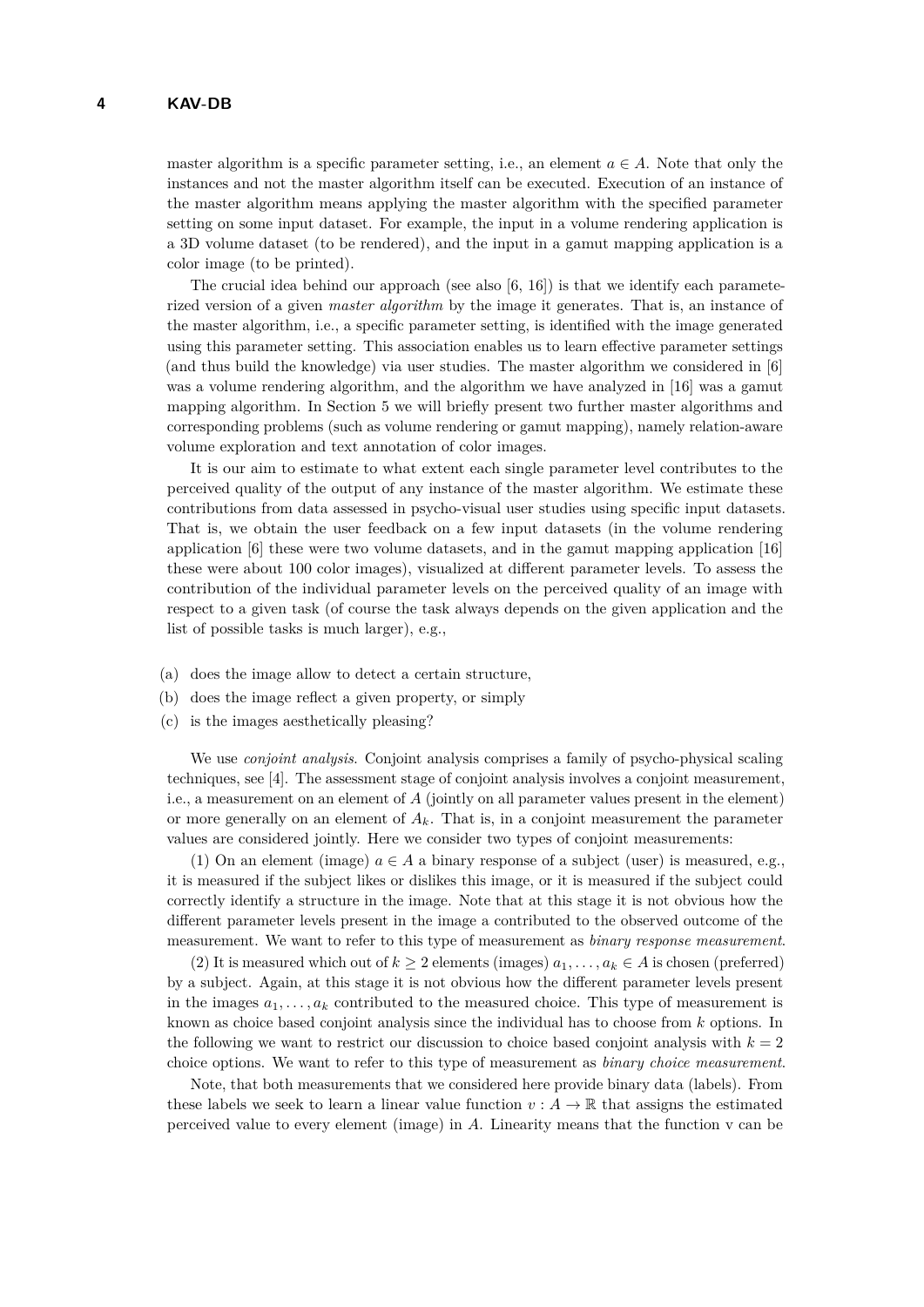decomposed as:

$$
v(a) = v((a_1, \dots, a_n)) = \sum_{i=1}^n v_i(a_i)
$$
\n(1)

where  $v_i: A \to \mathbb{R}$  are called *partworth* value functions, i.e.,  $v_i(a_i)$  is the partworth that parameter level  $a_i \in A_i$  contributes to the value of an image  $a = (..., a_i,...),$  i.e., the parameter level  $a_i$  was present in the master algorithm when the image  $a \in A$  was generated. Computing the partworth value functions is a classical scaling problem and many statistical approaches have been developed over the years. Here we want to follow a quite specific approach, namely we consider the scaling problem as a binary classification problem, i.e., computing the partworth values from the binary labels provided in the conjoint measurements, see also [\[15\]](#page-10-10). A successful standard approach to binary classification problems are soft margin Support Vector Machines (SVM) [\[10\]](#page-10-11) that we are also using here, both for the binary response and the binary choice measurements.

Assessing data in a conjoint study is a tedious task, especially since quite a few subjects are needed to obtain a sufficient data base (the rule of thumb says that every parameter level should be covered by at least 10-15 measurement points). Traditionally, psycho-visual studies including [\[6\]](#page-10-7) and [\[16\]](#page-10-8) are conducted in a controlled environment, i.e., defined lighting conditions, calibrated monitors etc. Recent results of Sprow et al. [\[13\]](#page-10-12) demonstrate that in the context of image quality measurements web-based studies can provide comparable results to the same test conducted in a lab-based environment. Also important for our vision of KAV-DB is that the studies of Sprow et al. included conjoint measurements and proved the usefulness of the web as a platform for scaling psycho-visual studies.

#### **4 Retrieving the Knowledge**

Since we consider every input data set in a separate user study we can identify the instances of the master algorithm, i.e., the elements in  $A = A_1 \times \ldots \times A_n$ , with the images generated with the specific parameter setting on the data set. That is, we can consider an element  $a \in A$  as an image. Then, given a similarity measure on the input data, e.g., a similarity measure on 3D volume data, or a suited similarity measure on color images, the KAV-DB can be queried using this similarity measure to retrieve similar datasets plus the corresponding user study results that then can be transferred to the query data set, e.g. as combination from the user study results for the most similar datasets stored in KAV-DB.

As mentioned, in this paper we have focused on the knowledge capture aspects of the KAV-DB, and thus our present system does not provide these retrieval capabilities at the current time. However, it is planned that KAV-DB will provide the required similarity measures and tools to transfer the user study results to new dataset.

## **5 Implementation and Setup of the KAV-DB Study Server**

For ease of online deployment, we implemented a first version of the KAV-DB user study server using the Google Web Toolkit (GWT) [\[1\]](#page-10-13), which uses Javascript for the design and layout of webpages while providing a Java interface to the developer. The system was deployed on an Apache Tomcat 5.5 server running on a dual core 64 bit AMD machine with 512MB RAM operating on Debian Linux version 5.0.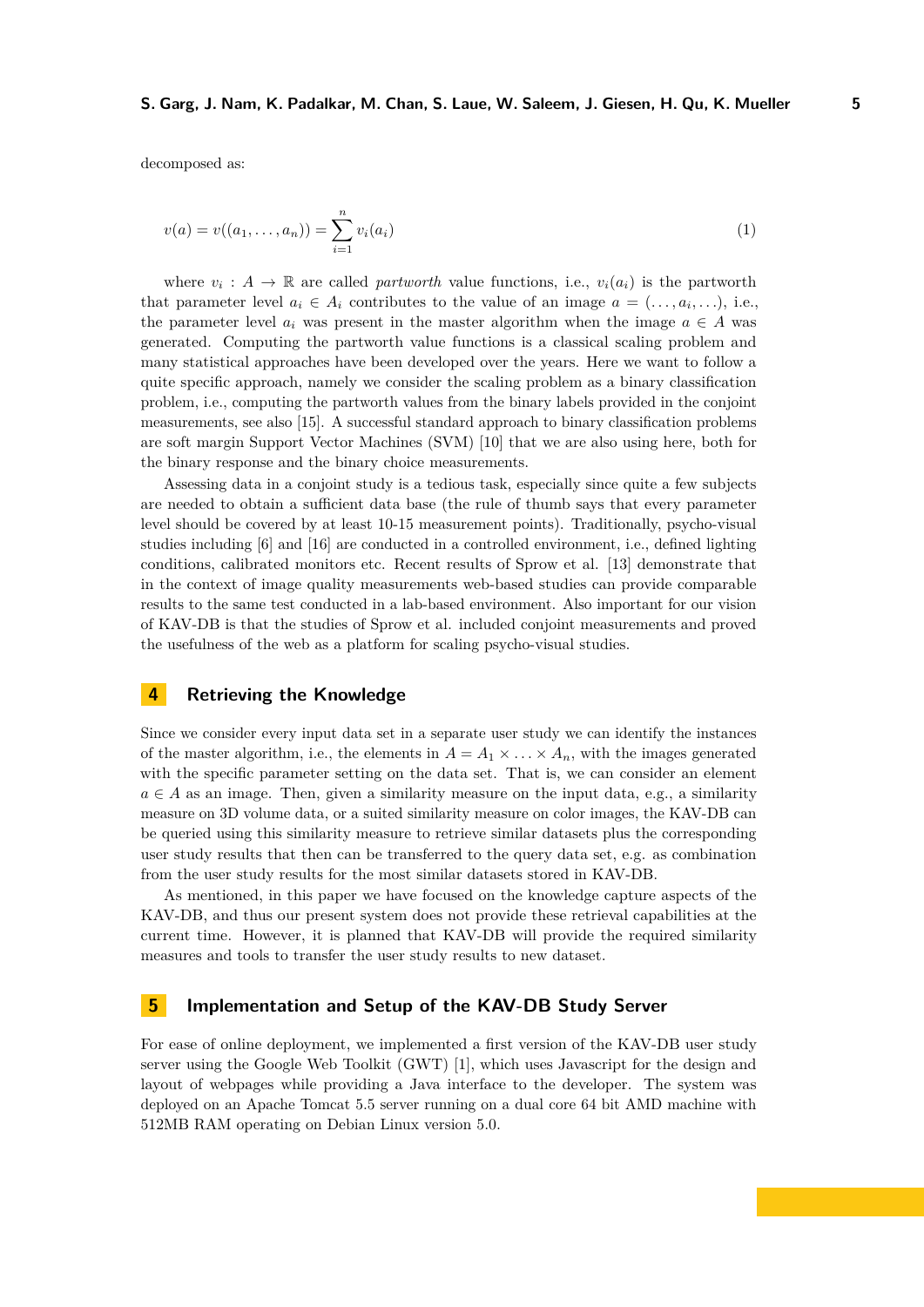

**Figure 1** Sample screenshots for the volume exploration study - left: an example image from the Neghip dataset with corresponding questions, right: a helpful illustration for the questions regarding the CT chest dataset

Currently the study server hosts two studies which we will describe briefly in Section 6. Sample screenshots of each study are shown in Figures 1 and 2. Each study was designed to minimize distractions - "Are you sure?" buttons, fancy design - to keep the focus strictly on the data and the tasks at hand. A display that lists the remaining number of images in the study allows the user to stay aware of the current progress.

# **6 Demonstration User Studies**

We tested our framework via two user studies: a 3D analysis task and a 2D color selection task.

## **6.1 Relation-aware volume exploration**

Spatial relationships between volume structures represent crucial information in volume datasets, which is useful beyond spatial reasoning about the structures. Therefore, the visualization process should guarantee that these relationships are clearly revealed by providing views from proper viewpoints onto the volumes. However, the relation expressiveness of images can vary dramatically with the rendering parameters involved. To explore spatial information, manual or semi-automatic selection of parameters such as viewpoint, opacity, and color becomes necessary.

We first conducted a conjoint analysis user study for the *Neghip molecule* dataset which consists of layered iso-structures with various spatial relations. Figure 1 shows an example image of the data set with one particular opacity and viewpoint setting. For some settings the relationships between the structures may not be clearly shown or may even be ambiguous, while with others viewers will be able to mentally reconstruct the scene. This implies that the rendering parameters are the determinant factors to aid viewers in their spatial relation perception of the volume structures. To determine effective settings for these parameters using our framework, we rendered a set of images for the data set with different parameter settings, namely five viewpoints, two opacities, and two color schemes. Thus, in total we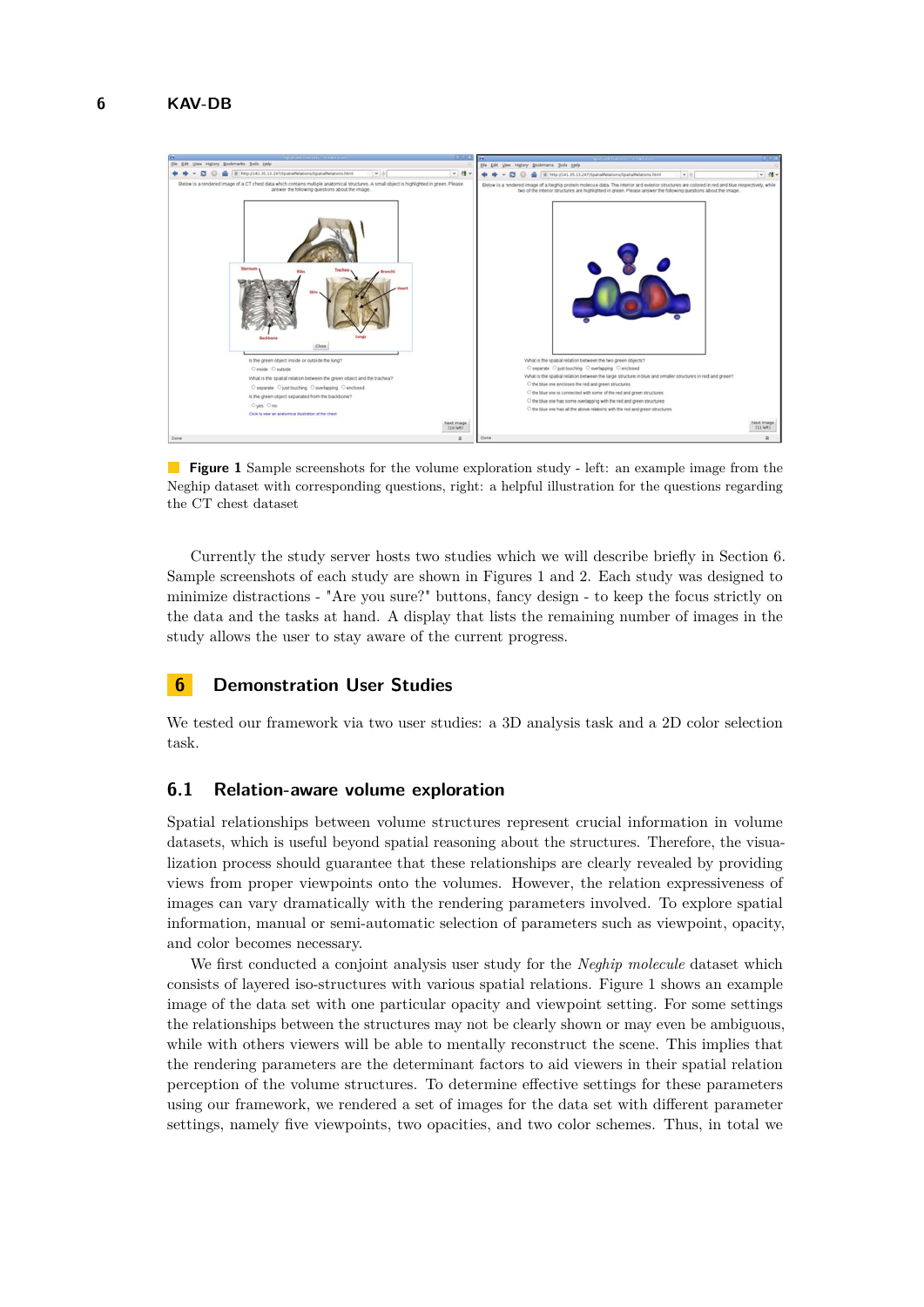rendered 20 images. For a response measurement a random image was shown to a participant of our study (every respondent provided six measurement points for this study). Response measurements were performed for the following tasks:

- **1.** What is the spatial relation between the two green objects?
	- separate / just touching / overlapping / enclosed
- **2.** What is the spatial relation between the large structure in blue and the smaller structures in red and green?
	- the blue structure encloses the red and green structures
	- the blue structure is connected with some of the red and green structures
	- the blue structure has some overlap with the red and green structures
	- the blue structure has all of the above relations with the red and green structures

A second user study was conducted on a *CT chest* dataset in which a region was highlighted (in green), see Figure 1 for examples. For this study we also rendered 20 images for the different parameter settings (five viewpoints, two opacities, and two color schemes). Again every respondent provided six response measurement points, but this time with respect to the following three tasks:

- **1.** Is the green object inside or outside the lung?
	- inside / outside
- **2.** What is the spatial relation between the green object and the trachea?
	- separate / just touching / overlapping / enclosed
- **3.** Is the green object separated from the backbone?
	- yes  $/$  no

Both datasets were used within one session of our study, i.e., collecting data from one subject. To avoid fatigue from display monotony as well as priming effects, the study alternately presented a randomly chosen image from each dataset, along with the relevant questions. A helpful illustration could be popped up by respondents for help with detailed questions. We opted to force participants to respond to all questions (the next image is not displayed until all questions for the current one have been responded to). While this increases the load on the user by forcing them to respond when unsure, it gives us valuable information in terms of which parameter settings assist them in reaching their decisions and which are unhelpful or even misleading. Thus, in this case, we opted in favor of data collection over easing user load.

## **6.2 Annotating color images**

Annotation of an image with text is a commonly encountered task. Bauer et. al [\[2\]](#page-10-14) have shown that it is easier to find a target color outside the  $L * a * b *$  color-space convex hull of the image colors, provided the target color is linearly separable in chromaticity, or is a combination of luminance and chromaticity from the convex hull. We build on these insights and designed an algorithm that given an image and a location automatically picks a color for the annotation. For this algorithm we localized the insights of Bauer et al. by considering nested boxes around the location within the image. For every box we compute the convex hulls of the image colors within the box in the chromaticity space of  $L * a * b *$  color-space. This provides us with a distance function on the chromaticity space, namely every color point is assigned the distance to the computed convex hull. Note that this distance function is zero for all points contained in the convex hull. We combine the distance functions for the nested boxes into a single function by taking a weighted sum. For our study we considered three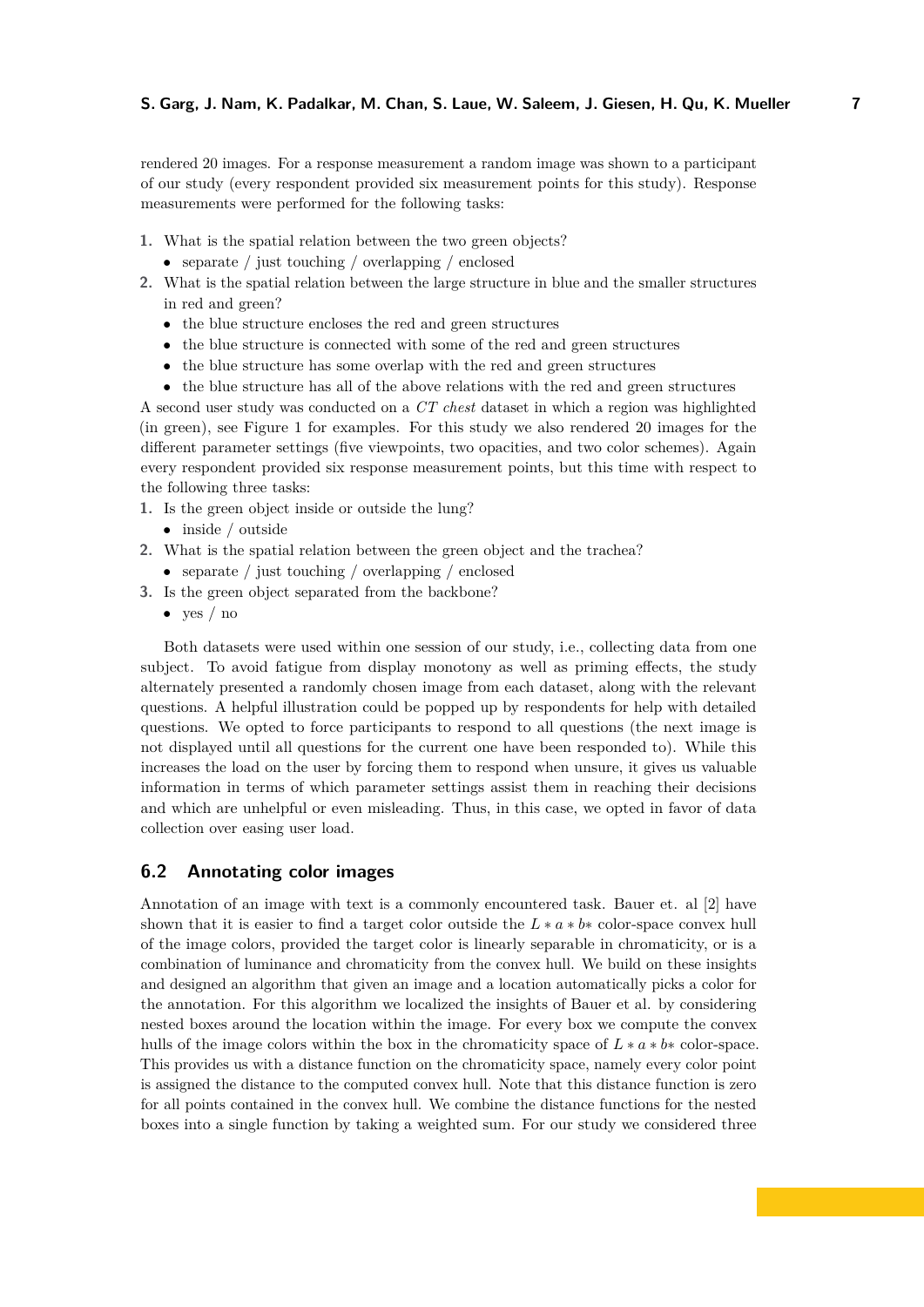

**Figure 2** Screenshot for the text annotation study: respondents were asked to click on the image where they felt the annotation was easier to read.

boxes, namely the bounding box of the annotation, the whole image, and one box in between the first two, as well as 15 different weight vectors (with three weights each, which are used to combine the distance functions for the different boxes). Thus the master algorithm we consider here has two parameters with three and 15, respectively, levels.

We conducted choice conjoint studies for five different data sets, *i.e.*, five different images. As with the previous studies a randomly selected pair of images from each dataset was shown one after the other in order, i.e., a pair from the first dataset followed by one from the second and so on, where the ordering of datasets was arbitrary. Respondents were asked to simply click on the image in which the annotation is better visible (Figure 2 shows an example). Then, and only then, the next image was displayed. The study ended when 15 images, three from each dataset, had been responded to.

In a conjoint study we may also consider parameters that are not parameters of the master algorithm, e.g., the location of the annotation which is part of the input to the algorithm. In our studies we exploited this and considered two additional parameters, namely the location and the patch category. The patch category was computed by clustering the image patches based on their  $L * a * b *$  histograms. The similarity between two patches is defined as the histogram intersection distance [\[14\]](#page-10-15), and affinity propagation clustering [\[5\]](#page-10-16) was used to determine the cluster centers. A patch is assigned to a cluster only if it has a similarity of at least  $1/2$  to the center. The patch category is then just the cluster the patch belongs to. For our study we considered four clusters.

# **7 Results**

Using our web framework we were able to obtain measurements from 64 subjects for the annotation studies and 32 subjects for the volume exploration studies within only one day! Such a high turnout is very hard to achieve in controlled lab studies, demonstrating that the web really can be the platform of choice to scale psycho-visual user studies. We did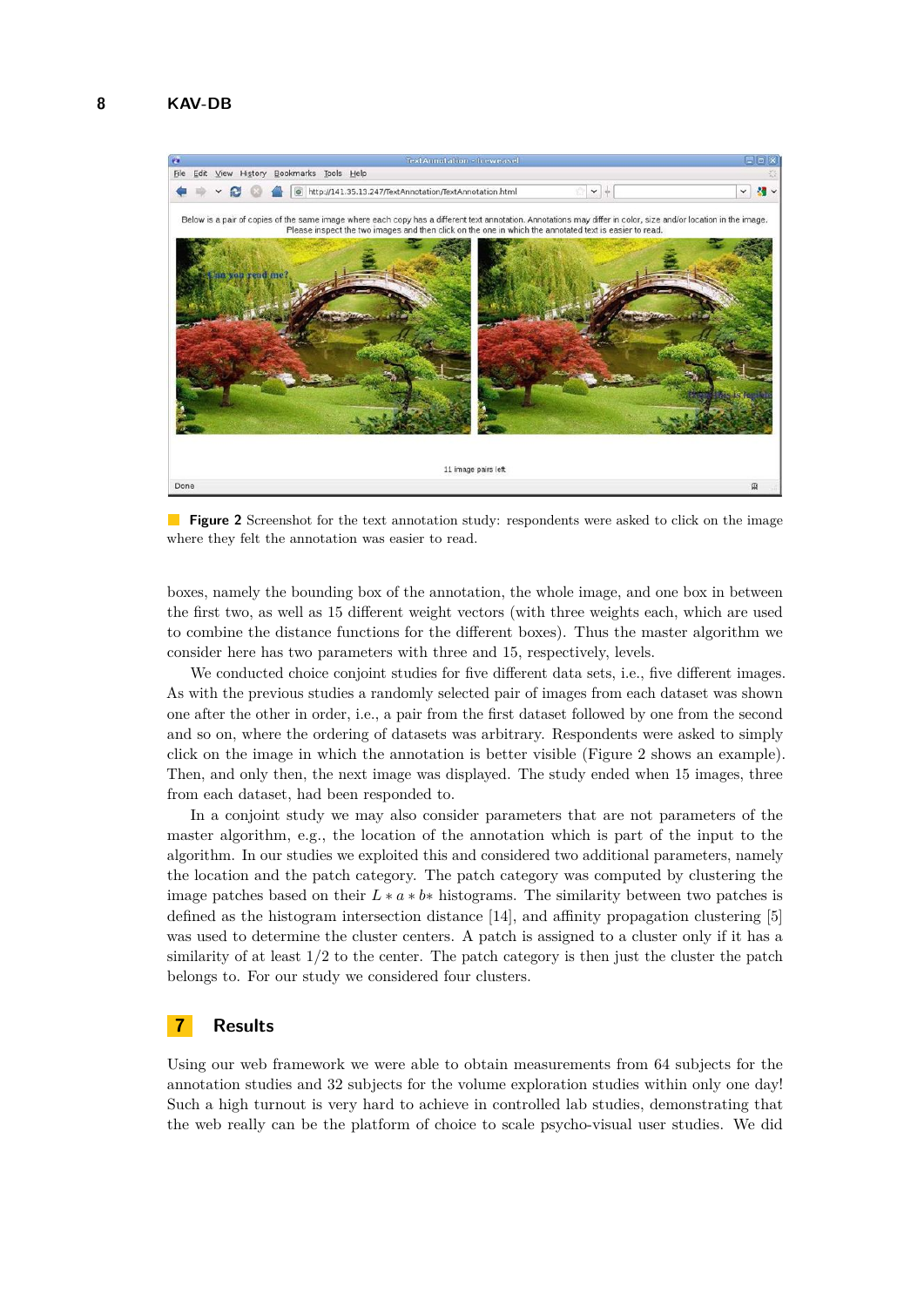not record any demographic parameters, but one may assume that the subjects were either graduate students or their friends since we advertised the study mainly within these circles. We also did not record the degree of expertise of our subjects in visualization or biology. We purposely did not require any background in these fields since our aim was to test our concepts for general users. Hence, our subject sample can be assumed random with regards to these parameters.

### **7.1 Relation-aware volume exploration**

For the study on the *Neghip molecule* data set we obtained the following (of the learned partworth value models): Question (1): 0.8625%, and Question (2): 0.641%. Accuracies were computed by ten-fold cross validation, randomly partitioning all measurements into ten folds, using always nine of the folds to compute the partworth values, and finally using these partworth values to predict the outcomes of the measurements on the remaining stratum. The cross-validation value is the percentage of correct predictions averaged over all ten strata and in our case 100 random partitions into strata.

On the *CT chest* dataset we obtained the following accuracies: Question (1): 0.6625%, Question (2): 0.7166%, and Question (3): 0.795%. To estimate the error of our computed partworth values we use a re-sampling strategy: assuming we have data points from l conjoint measurements (either binary response or binary choice). We randomly sample l out of the l data points with repetitions, i.e., some data points are left out whereas others are included more than once in the sample. On the sampled data points we compute the partworth values. We repeat this procedure t times and take the average

$$
\bar{v}_i(a) = \frac{1}{t} \sum_{j=1}^t v_i^j(a)
$$
\n(2)

where  $v_i^j(a)$  is the partworth of level  $a \in A_i$  computed on the  $j^{th}$  sample, and the unbiased estimator for the standard deviation

$$
\sigma(v_i(a)) = \sqrt{\frac{1}{t-1} \sum_{j=1}^t (v_i^j(a) - \bar{v}_i(a))^2}
$$
\n(3)

as our estimates for the partworth values and their errors.

The sampling approach can also be used gauge the influence of eliciting the choice measurements from a population of subjects instead of a single subject. To estimate this influence we alter the sampling strategy as follows: assume we have  $l/k$  measurements from k subjects each. We sample *k* subjects with repetitions and use all measurements from the sampled subjects to compute the partworth values. Again, we repeat this procedure *t* times and compute the mean and standard deviation of the partworth values. If the standard deviations are significantly larger than for the unbiased sampling strategy, then the population of subjects is heterogeneous with respect the measurements (and thus it makes a difference if we measure for a single subject or a population). For both studies (Neghib and CT chest, respectively) we found that the population of subjects is significantly heterogeneous.

Similarly, we can gauge the influence of the rank of a measurement in a sequence of measurements. Again, assume we have  $l/k$  measurements from  $k$  subjects each. The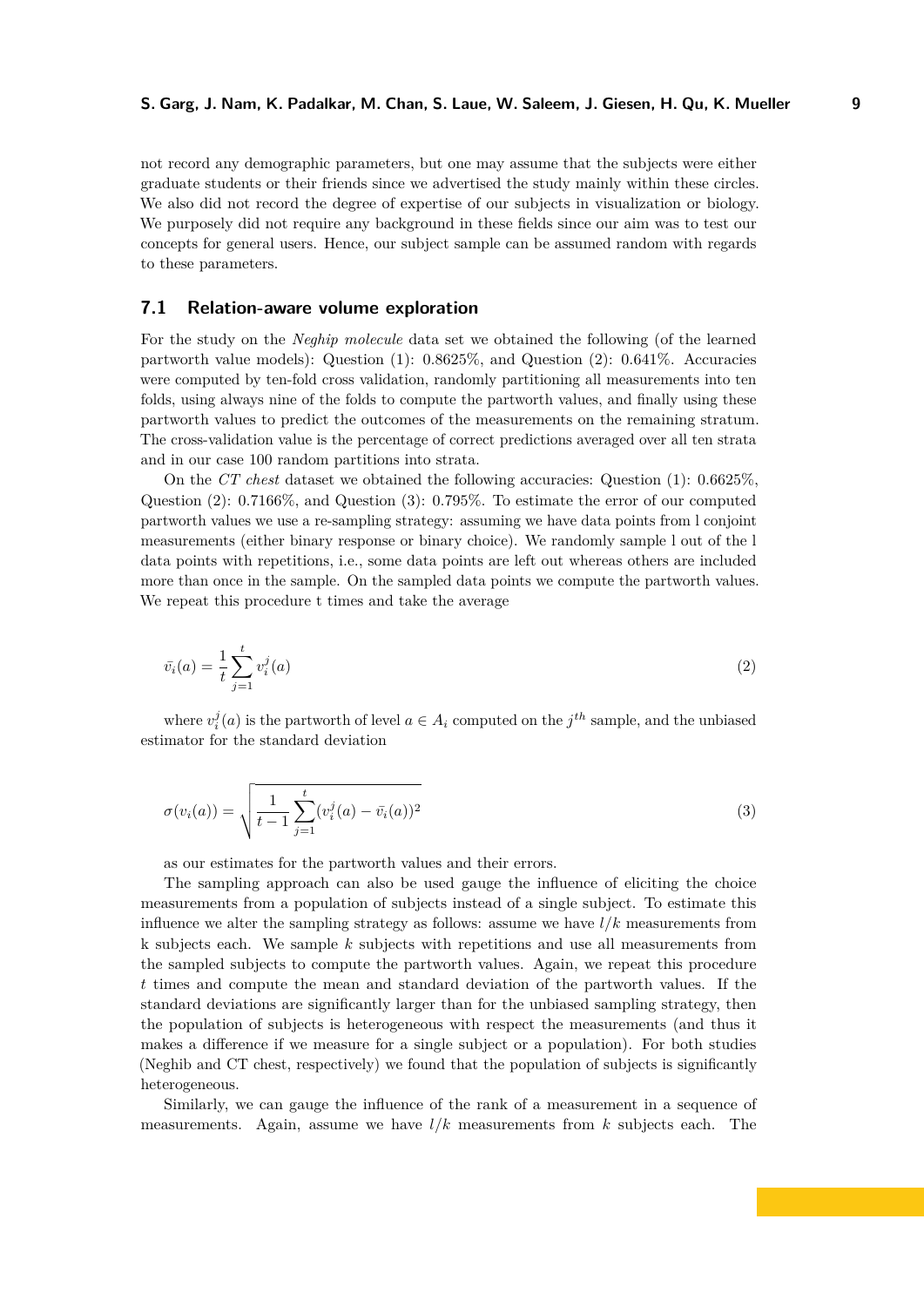measurements have ranks  $1, \ldots, l/k$ , where the first measurement has rank 1 and the last measurement has rank  $l/k$ . Now we sample  $l/k$  measurement ranks with repetitions and use all measurements of the sampled ranks from all subjects to compute the partworth values. Again, we repeat this procedure *t* times and compute the mean and standard deviation of the partworth values. If the standard deviations are significantly larger than for the unbiased sampling strategy, then we observe a dependence on the question rank. Possible reasons for such a dependency can be learning effects or fatigue. We were not able to detect a significant influence of the measurement rank on the computed partworth values for both studies (Neghib and CT chest, respectively).

#### **7.2 Annotating color images**

In all five studies we found that the two additional parameters (location and a patch category) which did not form explicit parameters of the master algorithm were in fact very decisive, i.e., the partworth values of their levels were large compared to the partworth values for the other parameters (which are actually parameters of the master algorithm). This finding reveals and hints at a flaw in the design of the automatic annotation algorithm investigated. If the algorithm had been working well then it should adapt to patch category and location diminishing their influence. Since this is not the case, the proposed algorithm seems not good at picking the color for the annotation.

## **8 Conclusions and Future Work**

We have outlined our vision for KAV-DB, a framework to derive psycho-visual models/laws at the scale of individual visualization algorithms from measurements in web based user studies. We found that utilizing the web to validate and/or optimize parameterized visualization algorithms seems very promising. Since such user studies can be easily deployed using our framework the burden to obtain user feedback is mitigated. As our color image annotation studies have demonstrated, early user feedback can help to detect design flaws in visualization algorithms (hopefully at early stages of the development). It puts the user (the visualization customer) into the design loop of the algorithm, which resembles the practice of extreme programming in software development, yielding similar benefits.

At this stage we hope to stimulate feedback from the visualization research community to make KAV-DB a useful tool used by many. We plan to offer the assessment and analysis functionality described here as a web service, which will provide incentives for participation in other user studies, as a moral (or requested) payback. We were very pleasantly surprised to receive the great number of response we did in a single day, just from the institutions of the paper authors. One reason for this high resonance presumably is that the tests themselves are fairly easy, and that the study topics were interesting and fun. To scale up the service, we aim to make user of the micro-payment system as offered by Amazons Mechanical Turk.

Another current effort is aimed at adding retrieval functionality to KAV-DB, i.e., retrieving the psycho-visual models (partworth values) for a data set and a given algorithm/task. This will then form the second purpose of KAV, allowing the system to provide recommendations for specific parameter settings that are based on previous user experiences and judgments.

#### **Acknowledgements**

We would like to thank the participants of our user studies.